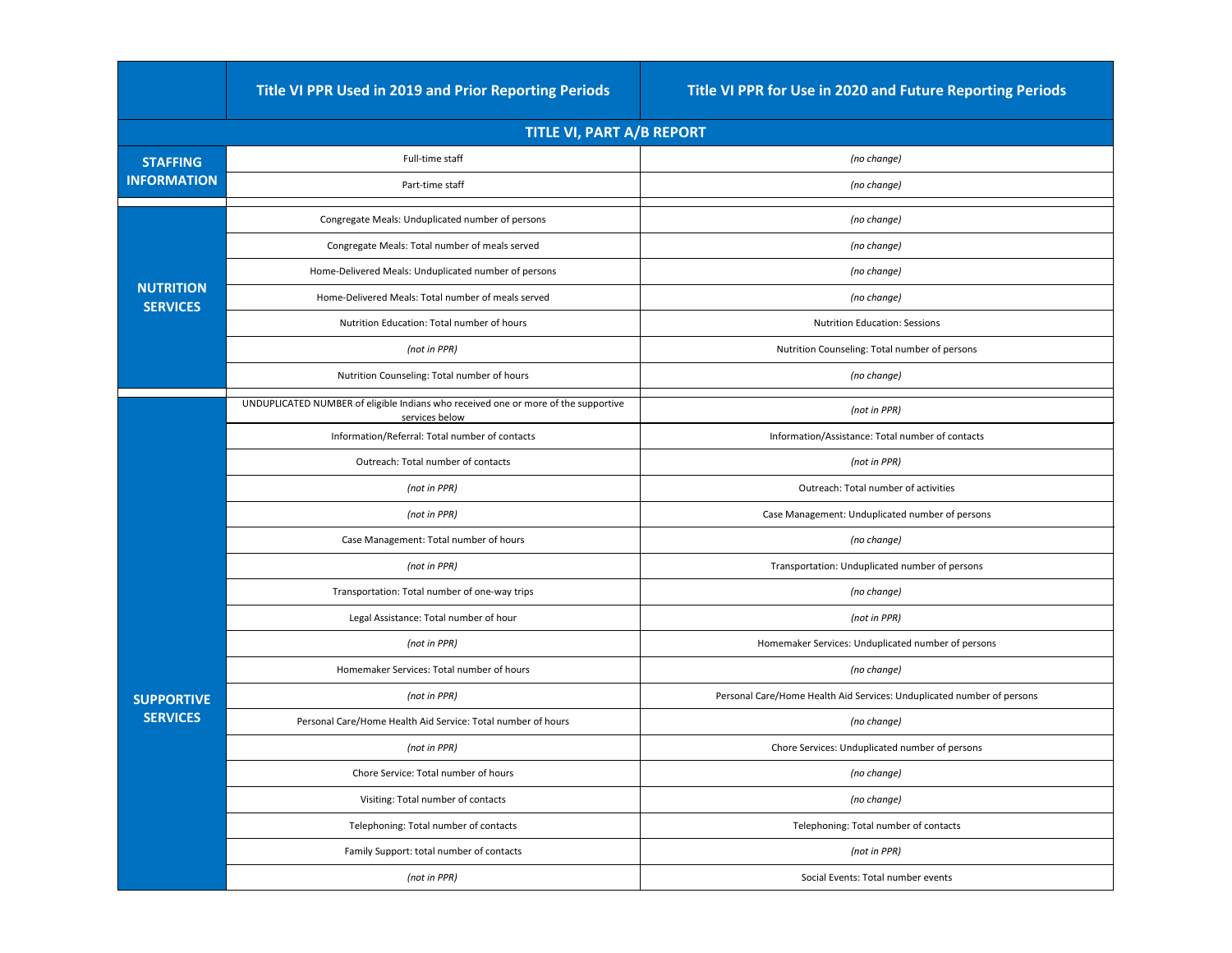|                                   | <b>Title VI PPR Used in 2019 and Prior Reporting Periods</b>                       | Title VI PPR for Use in 2020 and Future Reporting Periods                                                                        |
|-----------------------------------|------------------------------------------------------------------------------------|----------------------------------------------------------------------------------------------------------------------------------|
|                                   | <b>Ombudsman Services: Total number of contacts</b>                                | (not in PPR)                                                                                                                     |
|                                   | Health Promotion and Wellness: Total number of hours                               | (not in PPR)                                                                                                                     |
|                                   | (not in PPR)                                                                       | Health Promotion and Wellness activities: Total number of persons                                                                |
|                                   | (not in PPR)                                                                       | Visits to persons in nursing facilities/homes or residential care: Total number of visits                                        |
|                                   | All Others                                                                         | Optional space for other supportive services offered that are not listed above                                                   |
| <b>FINANCE</b>                    | (not in PPR)                                                                       | Total amount of funds spent on Congregate and Home-delivered Meals.                                                              |
|                                   | (not in PPR)                                                                       | Total amount of funds spent on Supportive Services Programming.                                                                  |
|                                   | (not in PPR)                                                                       | Optional explanation of elements included in total amount of funds                                                               |
|                                   | (not in PPR)                                                                       | Do Tribal funds support your elder services: Yes or No                                                                           |
|                                   | (not in PPR)                                                                       | Do State funds support your elder services: Yes or No                                                                            |
|                                   | (not in PPR)                                                                       | Do Title III funds support your elder services: Yes or No                                                                        |
|                                   | (not in PPR)                                                                       | Do other grants support your elder services: Yes or No                                                                           |
|                                   | (not in PPR)                                                                       | Do donations support your elder services: Yes or No                                                                              |
| <b>STORYTELLING</b>               | (not in PPR)                                                                       | Storytelling: Please share an example of how your Title VI program has helped an individual or your<br>community                 |
|                                   |                                                                                    |                                                                                                                                  |
|                                   | <b>TITLE VI, PART C REPORT</b>                                                     |                                                                                                                                  |
| <b>STAFFING</b>                   | Full-time staff                                                                    | (no change)                                                                                                                      |
| <b>INFORMATION</b>                | Part-time staff                                                                    | (no change)                                                                                                                      |
|                                   | (not in PPR)                                                                       | Caregivers to Elders or individuals of any age with Alzheimer's disease and related disorders: Unduplicated number of caregivers |
| <b>TOTAL</b><br><b>CAREGIVERS</b> | (not in PPR)                                                                       | Elder caregivers caring for children under the age of 18: Unduplicated number of caregivers                                      |
| <b>SERVED</b>                     | (not in PPR)                                                                       | Elder caregivers providing care to adults 18-59 years old with disabilities: Unduplicated number of caregivers                   |
|                                   | (not in PPR)                                                                       | Information Services: Total number of activities                                                                                 |
|                                   | Information about available services: Unduplicated number of persons               | (not in PPR)                                                                                                                     |
|                                   | Information about available services: Total number of contacts                     | (not in PPR)                                                                                                                     |
|                                   | Assistance in gaining access to available services: Unduplicated number of persons | (not in PPR)                                                                                                                     |
|                                   | Assistance in gaining access to available services: Total number of contacts       | Information and Assistance: Total number of contacts                                                                             |
|                                   | Individual Counseling: Unduplicated number of persons                              | Counseling: Unduplicated number of persons                                                                                       |